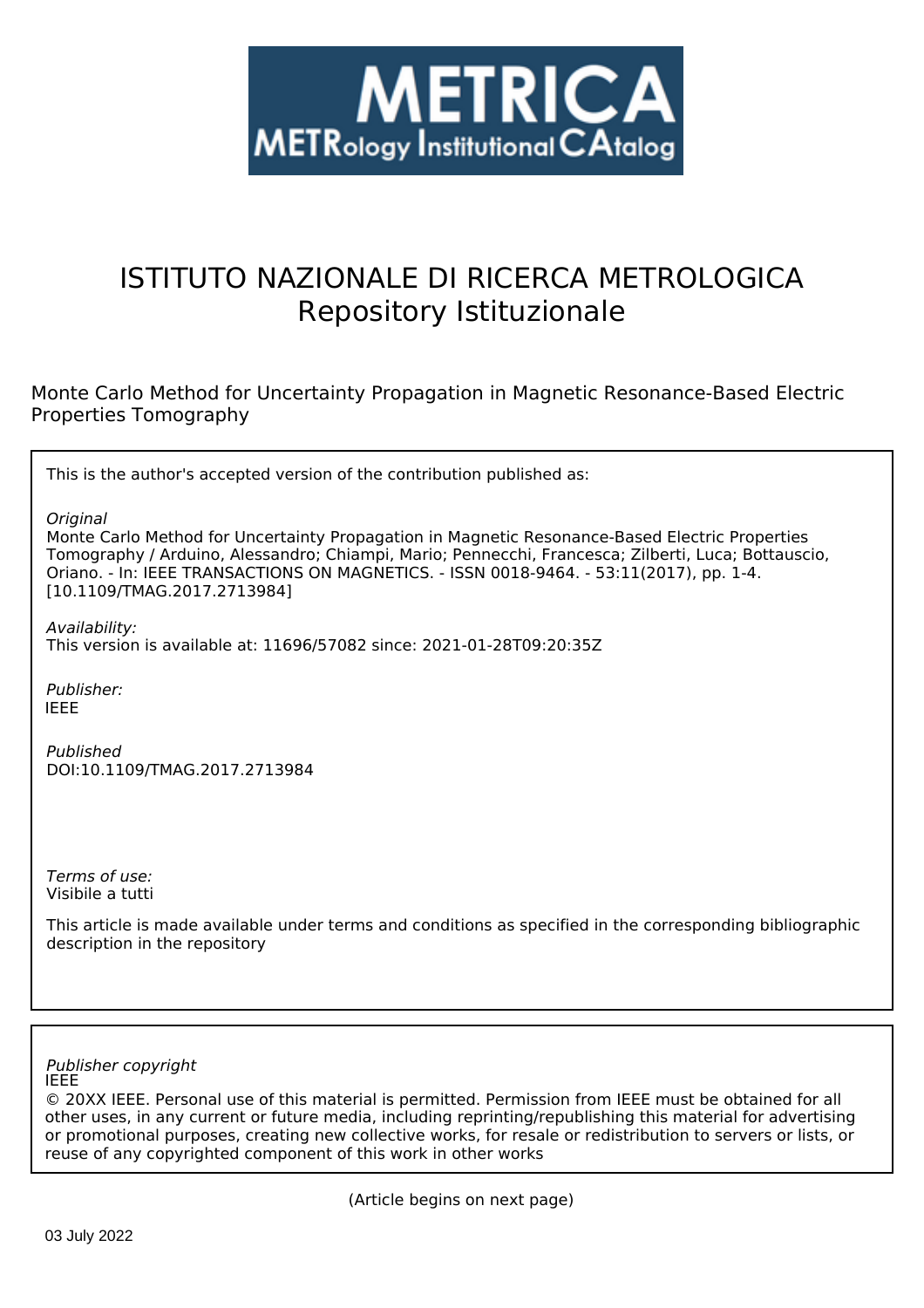**Monte Carlo method for uncertainty propagation in magnetic resonance-based electric properties tomography**

# **Authors**

Alessandro Arduino<sup>a,b</sup>, Mario Chiampi<sup>a</sup>, Francesca Pennechi<sup>b</sup>, Luca Zilberti<sup>b</sup>, Oriano Bottauscio<sup>b</sup>

## **Author affiliation**

<sup>a</sup> Dipartimento Energia – Politecnico di Torino – Corso Duca degli Abruzzi, 24 – 10129 Torino, Italia <sup>b</sup> Istituto Nazionale di Ricerca Metrologica (INRIM) – Strada delle Cacce, 91 – 10135 Torino, Italia

\* Correspondence should be addressed to: alessandro.arduino@polito.it

Published journal article available at DOI: https://doi.org/10.1109/TMAG.2017.2713984

© 2021 IEEE. Personal use of this material is permitted. Permission from IEEE must be obtained for all other uses, in any current or future media, including reprinting/republishing this material for advertising or promotional purposes, creating new collective works, for resale or redistribution to servers or lists, or reuse of any copyrighted component of this work in other works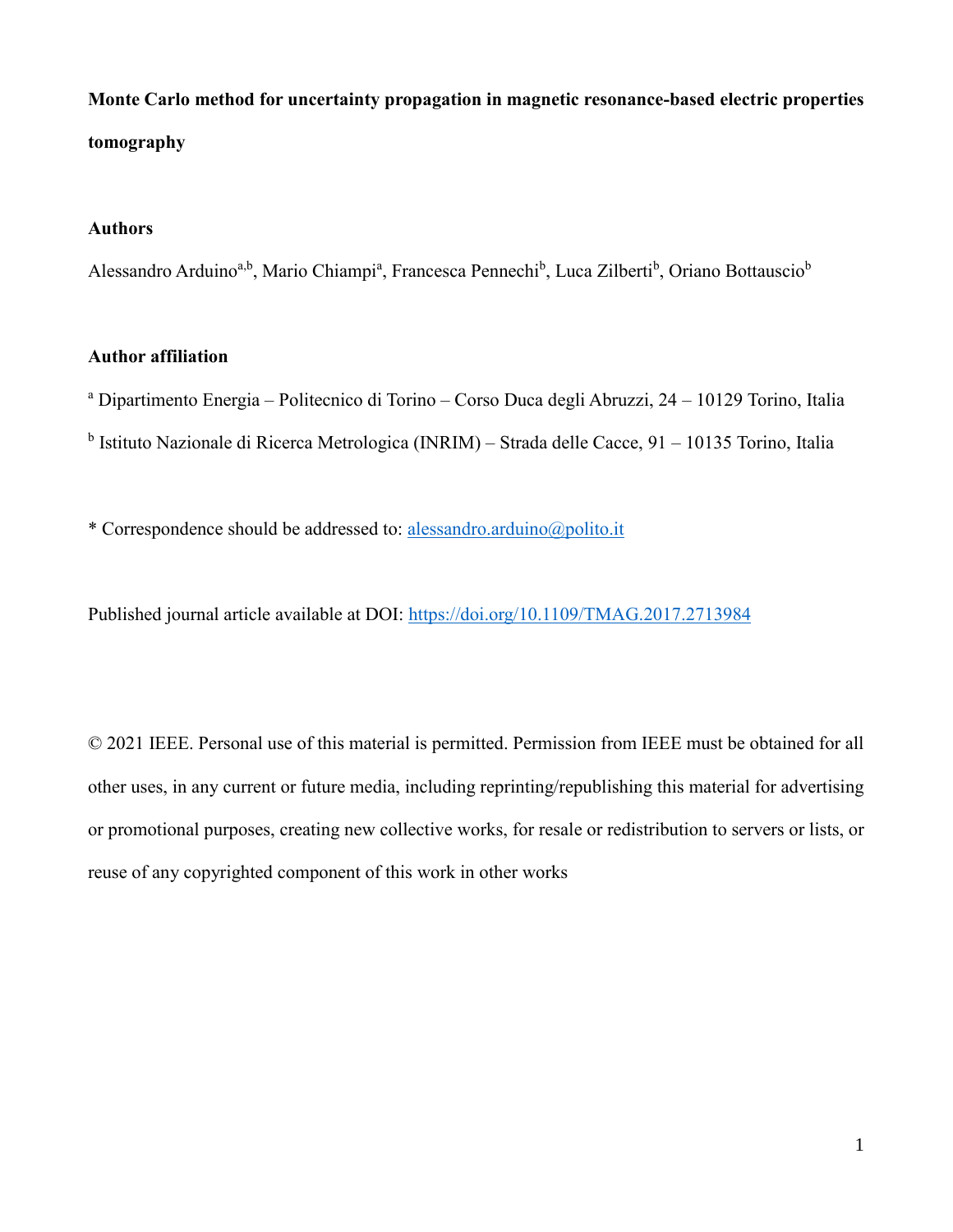Alessandro Arduino<sup>1,2</sup>, Mario Chiampi<sup>1</sup>, Francesca Pennecchi<sup>2</sup>, Luca Zilberti<sup>2</sup>, and Oriano Bottauscio<sup>2</sup>

<sup>1</sup>Dipartimento Energia, Politecnico di Torino, 10129 Torino, Italy 2 Istituto Nazionale di Ricerca Metrologica, 10135 Torino, Italy

**This paper investigates the uncertainty propagation in magnetic resonance-based electric properties tomography, a quantitative imaging technique that recovers the electric properties distribution inside a human body at the Larmor frequency. This is a needed step in order to make the quantitative results reliable for** *in vivo* **applications. To this aim, the contrast source inversion method is investigated as a promising technique and the uncertainty propagation through the corresponding model is studied by means of the Monte Carlo method. Thanks to the increased quality in the recovered electric properties, the results suggest that TEM coils for parallel transmission could be a preferable choice.**

*Index Terms***—Electric properties tomography, magnetic resonance imaging, contrast source inversion, uncertainty propagation, Monte Carlo method.**

#### I. INTRODUCTION

UANTITATIVE tomography, namely the possibility to QUANTITATIVE tomography, namely the possibility to generate images of the inside of a human body whose pixels are measurements of some physical parameters, aroused an increasing interest in the last years. For example, images of the mechanical properties of biological tissues provided by magnetic resonance elastography has proven to be a useful diagnostic tool replacing palpation in clinical routine [1]. Also, there are expectations on the impact of magnetic resonance fingerprinting, which leads to images of relaxation times, proton density and other parameters involved in magnetic resonance imaging (MRI) [2].

Among the techniques proposed in literature to investigate the imaging of the electric properties (permittivity and conductivity) of biological tissues at low frequency [3, 4] and radiofrequency (RF) [5-7], this paper focuses on the magnetic resonance-based electric properties tomography (MREPT). This strategy, formerly proposed in [6] and rediscovered in recent years [7], recovers the electric properties from the RF magnetic field measurements obtained by B1-mapping techniques [8]. The application of the contrast source inversion technique to MREPT (CSI-EPT) [9, 10] leads to the additional recovery of a map of the whole RF electromagnetic field [11, 12]. Thus, it is of particular interest in MRI safety, where patient-specific estimation of the local specific absorption rate is needed. Unlike standard MREPT strategies [13], CSI-EPT currently lacks of an uncertainty assessment, necessary to make the method reliable for *in vivo* applications. This paper investigates the noise propagation in CSI-EPT applying the Monte Carlo method (MCM), in accordance to the Supplement 1 to GUM (Guide to the expression of Uncertainty in Measurement) on the propagation of probability distributions [14].

#### II. METHODS

#### *A. CSI-EPT with multiple settings*

B1-mapping techniques can measure the positively rotating

component of the magnetic field generated by RF coils  $B_1^+=(B_{1,x}+iB_{1,y})/2$  [8, 15] (with a neglected systematic error in phase estimation that gets sensible at frequencies above 128 MHz [15]), where  $B_{1,x}$  and  $B_{1,y}$  denote the Cartesian components transverse to the static field **B**0. Based on this measurement and on the knowledge of the electromagnetic field generated by the RF coil in absence of the investigated body (incident field), the CSI-EPT method solves an optimal control problem by minimising a cost functional *F* with respect to the contrast *χ* =  $(\varepsilon \text{-} i \sigma/\omega)/(\varepsilon_b \text{-} i \sigma_b/\omega)$ -1 and the contrast source  $\mathbf{w} = \chi \mathbf{E}$ . In these relations, written assuming phasor notation at Larmor frequency  $ω/(2π)$  with convention  $e^{iωt}$ , *ε* is the electric permittivity,  $\sigma$  is the electric conductivity, subscript b denotes the background properties and **E** is the electric field generated by the coil in presence of the investigated body (total field). The electric properties are obtained from the real and imaginary parts of  $\chi$ , the actual unknown of CSI-EPT, whereas **w** is an auxiliary unknown.

It is possible to incorporate a number *J* of measurements from multiple coil settings in the CSI-EPT method by defining the cost functional [9]

t functional [9]  
\n
$$
F[(\mathbf{w}_{j})_{j=1}^{J}, \chi] = \frac{\sum_{j=1}^{J} ||\rho_{j}[\mathbf{w}_{j}]]|^{2}}{2\sum_{j=1}^{J} ||B_{1,j}^{+;s}||^{2}} + \frac{\sum_{j=1}^{J} ||\mathbf{r}_{j}[\mathbf{w}_{j}, \chi]||^{2}}{2\sum_{j=1}^{J} ||\chi \mathbf{E}_{j}^{i}||^{2}},
$$
\n(1)

where  $B_{1,j}$ <sup>+;s</sup> is the scattered part of the  $B_1$ <sup>+</sup> map of the *j*-th coil setting (evaluated only inside the investigated body),  $\mathbf{E}_j^i$  is the incident electric field generated by the *j*-th source, and  $\rho_i$  and  $\mathbf{r}_i$  are the data and the state residuals defined as in [10].

A two-step alternating conjugate-gradient method with Polak-Ribière directions is used to implement numerically the minimisation of (1) [16]. Precisely, assuming known values of contrast  $\chi^{n-1}$  and contrast source  $\mathbf{w}^{n-1}$  for each coil setting *j*, the contrast sources are updated first with the scheme

$$
\mathbf{w}_{j}^{n} = \mathbf{w}_{j}^{n-1} + \alpha^{n-1} \mathbf{v}_{j}^{n-1}, \qquad (2)
$$

where  $\mathbf{v}^{n-1}$  is the Polak-Ribière direction computed by means of the gradient of the cost function with respect to the *j*-th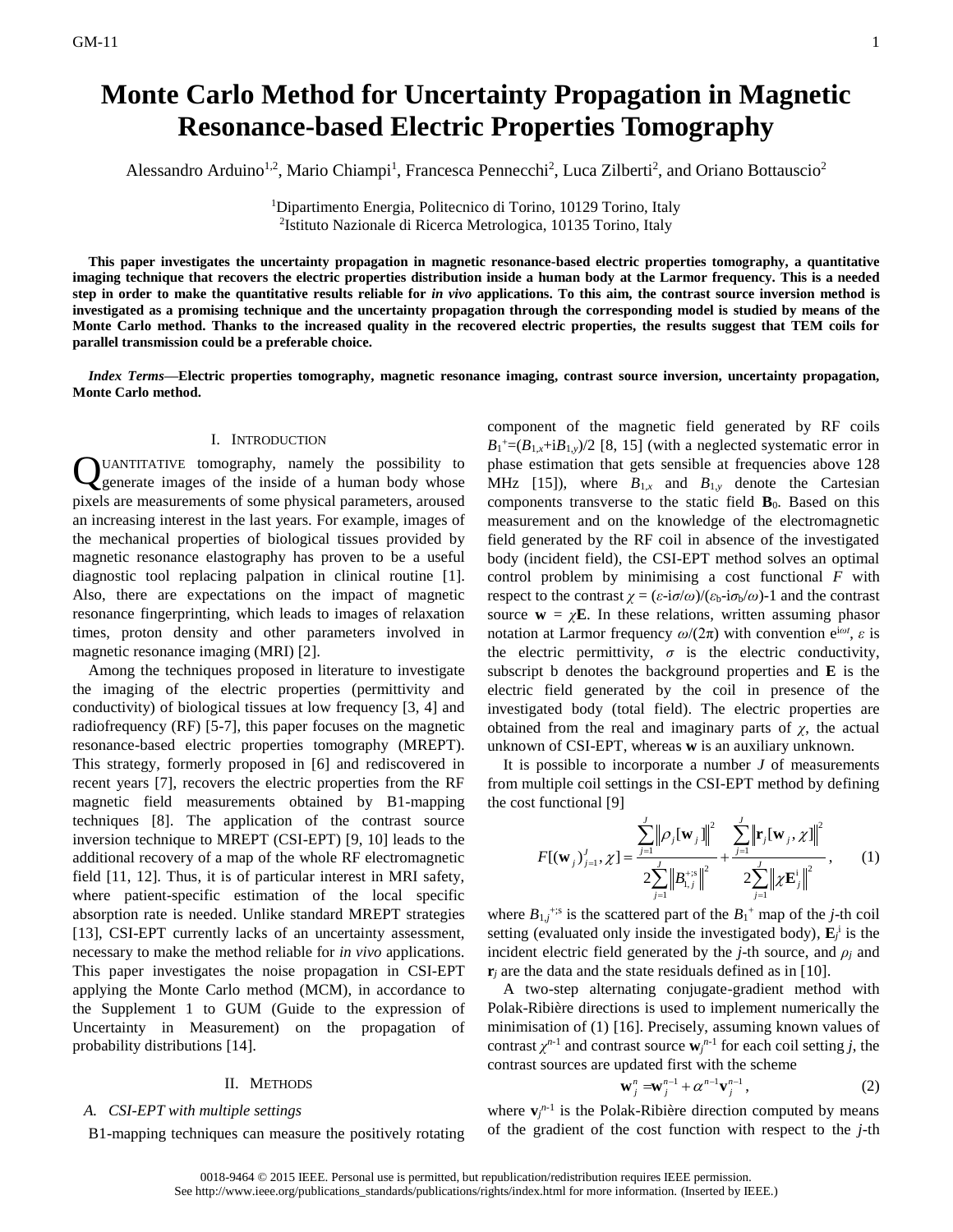

Fig. 1. Considered section of the head.

contrast source [10], and  $\alpha^{n-1}$  is the real step length that minimises  $F[(\mathbf{w}_j^{n-1}+\alpha^{n-1}\mathbf{v}_j^{n-1})_{j=1}^{\mathrm{I}}, \chi^{n-1}]$ . Parameter  $\alpha^{n-1}$  has an analytical expression in closed form [10, 16]. Then, the *j*-th contrast source provides an estimate  $\mathbf{E}_{i}^{n-1}$  of the total electric field **E***j*, which is used in the contrast update [10, 16]

$$
\chi^{n} = \frac{\sum_{j=1}^{J} \mathbf{w}_{j}^{n} \cdot \overline{\mathbf{E}}_{j}^{n}}{\sum_{j=1}^{J} |\mathbf{E}_{j}^{n}|^{2}}.
$$
 (3)

The iterative procedure starts with (3) evaluated at the initial guess for the contrast sources chosen by backpropagation [10].

The knowledge of the region occupied by the body (easily inferable from MRI output) gives rise to a convex constraint on the contrast that is implemented by projection, together with a positivity constraint for the electric properties [10].

#### *B. Monte Carlo method*

In order to study the uncertainty propagation in CSI-EPT by means of the MCM [14], the inversion procedure is applied to a two-dimensional model problem in which virtual measurements are given by numerical simulations. Precisely, the solution of Maxwell's equations provides both the incident and the total actual fields generated by certain coils. To simulate the measurement uncertainty, additive Gaussian noise is introduced to the total field only. Indeed, the uncertainty in the incident field can be precisely supervised, because its evaluation is performed just once before any other measurement, and so it can reasonably be expected that B1 mapping plays a dominant role in noise propagation.

Noise extracted according to a Gaussian distribution with null mean and constant standard deviation *u* is added to both the real and the imaginary part of each pixel of the simulated  $B_1$ <sup>+</sup> map. So, spatially uncorrelated noise has been adopted. The standard deviation of the noise is defined in terms of the spatially averaged signal to noise ratio (SNR), as it is usual in imaging. For any specific probability distribution, SNR means the ratio between its mean value and its standard deviation. In the following, SNR distributions evaluated pixel-by-pixel are referred to as local SNR. The data corrupted in this way are elaborated by CSI-EPT for a given number of iterations.

For each configuration of the involved parameters, the MCM has been applied on just 1000 trials, a smaller number than that indicated in [14], because of the relevant computational cost of the inversion procedure. In this way, as can be seen in the following histograms, probability distributions with a small variance are estimated more



Fig. 2. Trend of the median (solid lines) and shortest 95 % coverage interval (bands) of the  $L^2$  norm of the error in  $\chi$  against the number of iterations of CSI-EPT for different SNR and coil settings. The 16 legs birdcage is considered.

precisely than those with higher variance, the latter still being qualitatively recognisable, however. The spatial distributions of relative permittivity and electric conductivity resulting from the different trials are collected and elaborated in statistics according to [14]. No investigation has been performed for the uncertainty in contrast sources estimation.

#### III. RESULTS AND DISCUSSION

The analysis concerns a transverse section of the head of the anatomical human model Duke of the Virtual Family [17], segmented with a resolution of 2 mm (Fig. 1). The properties of the biological tissues are collected in the database of IT'IS Foundation [18]. The radiation of the body with a birdcage and some TEM coils of diameter 28.0 cm is modelled with transverse magnetic (TM) assumption. The coils are driven at 128 MHz (Larmor frequency for a 3 T scanner). In all cases, the coils are assumed to be unshielded [10].

#### *A. Birdcage coil*

A 16 legs birdcage coil is approximated by 16 line sources uniformly distributed on a circle and numbered clockwise by the index  $k = 0, \ldots, 15$ . For a birdcage coil, it is possible to distinguish between two linear excitations, whose currents exhibit a spatial phase shift of 90°,

$$
I_k^{l_1} = \cos(\phi_k), \qquad I_k^{l_2} = \sin(\phi_k), \qquad (4)
$$

and a quadrature excitation obtained by combining the linear excitations with a time delay of a quarter of period,

$$
I_k^{\rm q} = I_k^{\rm l_1} + iI_k^{\rm l_2} \ . \tag{5}
$$

Fig. 2 represents the stochastic behaviour of the  $L^2$  norm of the error of the recovered contrast with respect to the actual value when CSI-EPT is applied to the virtual measurements obtained from quadrature excitation only  $(J = 1)$  and from all the three excitations  $(J = 3)$ . The statistics are computed on the results obtained by the MCM. The trend of the median of the error is characteristic of an ill-posed problem, because it reaches a minimum after a certain finite number of iterations and then increases, as it is particularly evident for the green line. In addition, the error has an almost deterministic behaviour in the first iterations (coverage intervals are very short), but getting close to the minimum the randomness appears and increases together with the number of iterations. It is worth noting that the trend of the error with  $J = 3$  is substantially different from the trends with  $J = 1$ , starting from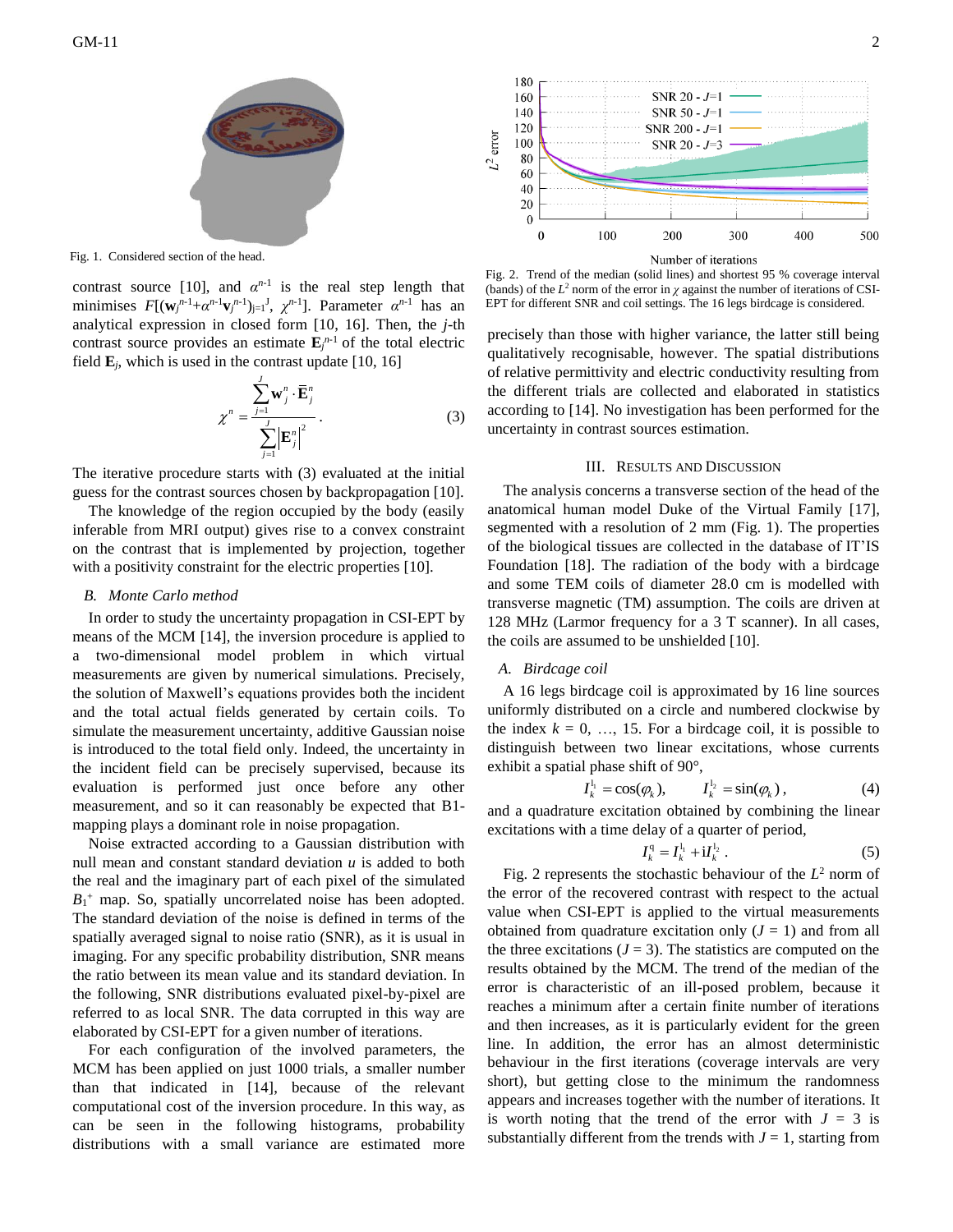

Fig. 3. Relative frequency histograms of electric properties relative errors after 300 iterative steps in some inner pixels identified by arrows in the maps on the left. Different amount of noise are considered for a 16 legs birdcage in quadrature excitation. The vertical blue lines denote the relative errors in absence of noise (intrinsic bias); the vertical red lines indicate the shortest 95 % coverage intervals.

the very first (deterministic) iterative steps. This happens because the cost functional explicitly depends on *J* and so the two cases tread different minimisation paths independently of the noise. Moreover, although the amount of noise is higher, the behaviour of the purple line (SNR 20 and  $J = 3$ ) is very similar to that of the blue line (SNR 50 and  $J = 1$ ), suggesting an improvement due to the adoption of multiple coil settings.

Relative frequency histograms in Fig. 3 show, for some inner pixels, the distributions of local relative errors in the electric properties obtained after 300 iterative CSI-EPT steps with the quadrature excitation only  $(J = 1)$ . It is worth noting that such number of iterative steps locate themselves around the minimum global error for SNR 50, in the decreasing region for SNR 200, and in the increasing, highly stochastic region for SNR 20 (Fig. 2). As expected, higher uncertainties in the input correspond to higher uncertainties in the output. However, uncertainty shows a sensible spatial dependency. The discrete distributions are quite symmetric except for some cases with SNR 20, whose distributions are so wide to suffer from the positivity constraint of CSI-EPT and exhibit an anomalous peak at -100 %. Moreover, the distributions are not centred on 0 %, but they show a bias that does not depend on the amount of noise in the input. Precisely, this intrinsic bias coincides with the local relative error achieved by applying 300 steps of CSI-EPT to the noise-free input.

The results are improved by adopting all the three coil settings for the reconstruction. The histograms in Fig. 4 show how the coverage intervals for SNR 20 and  $J = 3$  (purple histogram) are narrower with respect to  $J = 1$ , even for SNR 50. Quantitatively, the averaged SNR of the recovered relative



Fig. 4. Relative frequency histograms of electric properties relative errors after 300 iterative steps in the inner pixel identified by the arrow in the map on the left. A 16 legs birdcage coil is considered with different coil settings and different amount of noise. The vertical blue lines denote the relative errors in absence of noise; the vertical red lines indicate the shortest 95 % coverage intervals.



Fig. 5. Relative frequency histograms of properties relative errors after 60 iterative steps in the inner pixel identified by the arrow in the map on the left. Different TEM coils are considered. The vertical blue lines denote the relative errors in absence of noise; the vertical red lines indicate the shortest 95 % coverage intervals.

permittivity is 9 times less than the input SNR for  $J = 1$  and 3 times less for  $J = 3$ ; output electric conductivity shows a spatially averaged SNR 7 times less than the input for  $J = 1$ and 2.3 times less for  $J = 3$ .

## *B. TEM coil*

TEM coils are very similar to birdcage coils, but have the main advantage of driving each leg independently. This result is achieved by disposing a second circle of returning line sources 2 cm larger than the one already described for the birdcage coil, and considering one coil setting for each couple of lines. In case of a TEM coil with *J* legs, numbered clockwise by the index  $k = 0, ..., J-1$ , the *j*-th coil setting is obtained by exciting the inner circle with

$$
I_k^{\text{TEM},j} = \delta_{k,j} e^{\mathrm{i} \frac{2\pi k}{J}},\tag{6}
$$

and the outer circle with  $-I_k^{\text{TEM},j}$ . Symbol  $\delta_{k,j}$  denotes the Kronecker delta function.

TEM coils with 8, 16, and 24 legs have been considered. In all the cases, a global error comparable to that obtained for the birdcage coil after 300 iterative steps is reached with 60 steps. Fig. 5 collects the distributions of the electric properties after 60 steps. As expected, the length of the coverage intervals is strongly reduced with respect to the birdcage coil studies while maintaining almost the same bias, which again coincides with the intrinsic bias resulting by application of 60 steps of CSI-EPT to the noise-free input. The spatially averaged SNR of both the electric properties increases with the number of legs of the coil and results to be very close to the input SNR for all the considered cases.